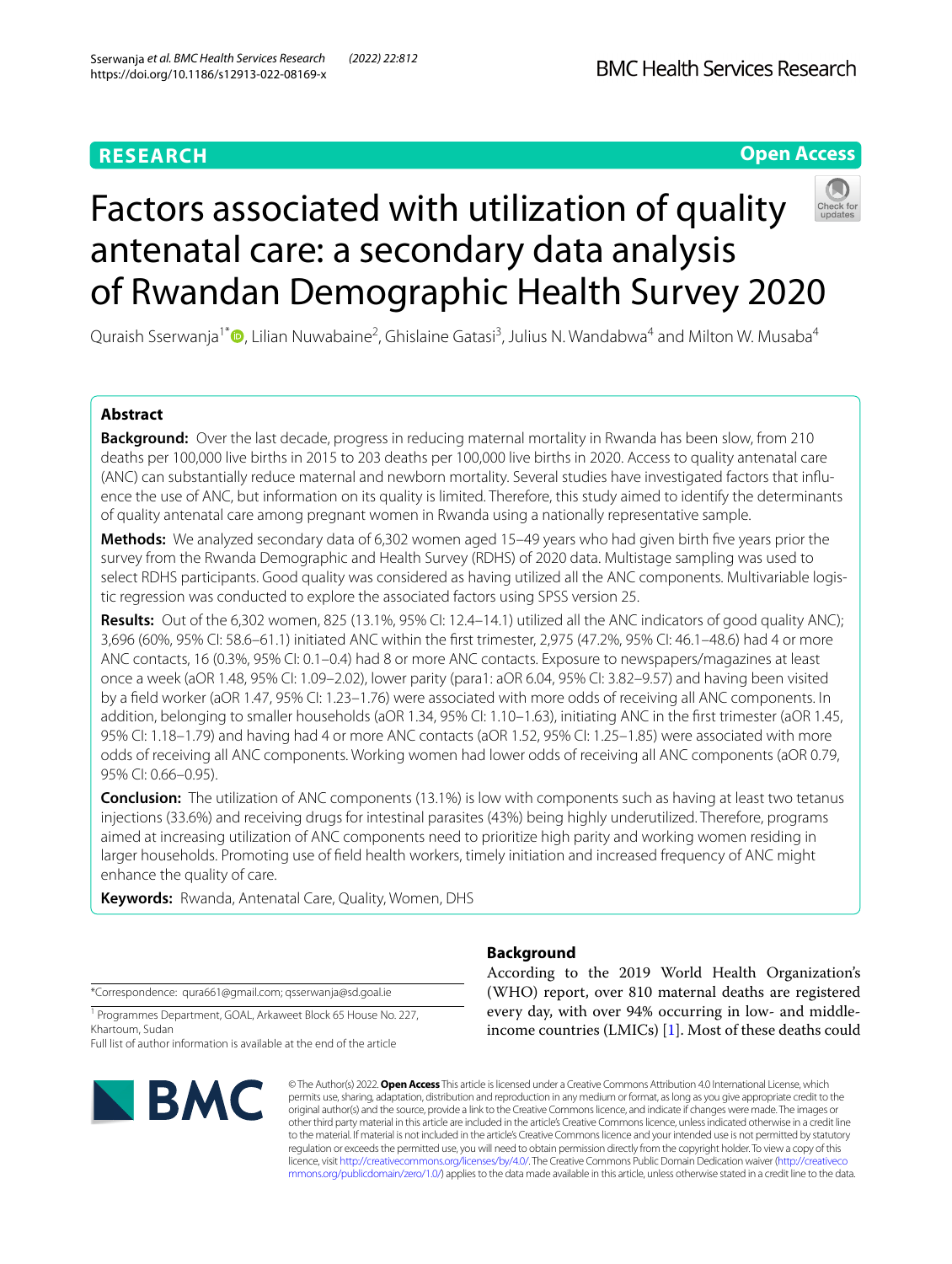be prevented or signifcantly reduced through interventions such as receiving quality antenatal care (ANC), skilled birth attendance (SBA) and post-natal care (PNC) [ $2, 3$  $2, 3$ ]. The WHO's latest ANC recommendations emphasize the importance of every pregnant woman receiving prompt, appropriate, and high-quality care throughout her pregnancy, childbirth, and postpartum period [[4,](#page-8-3) [5](#page-8-4)].

Antenatal care (ANC) can be described as care given to pregnant women by professional health care providers to ensure the best health outcomes for both mothers and babies during pregnancy and child birth [\[6](#page-8-5)]. It also serves as an entry point to the utilization of maternal care services. Evidence shows that women that receive quality services during ANC develop confdence in the maternal care services, are more likely to deliver under the care of a skilled birth attendant, and also seek early postnatal care (PNC)  $[2, 5]$  $[2, 5]$  $[2, 5]$  $[2, 5]$  $[2, 5]$ . The aim of ANC is to help women sustain normal pregnancies through early identifcation of preexisting conditions, identifying complications that arise during childbirth, and promotion of well-being [\[2](#page-8-1), [7\]](#page-8-6). Currently, the WHO guidelines recommend at least eight contacts, with the frst one occurring within the frst 12 weeks of gestation [\[8](#page-8-7)].

In sub-Saharan Africa (SSA), several countries have reported a signifcant improvement in the utilisation of ANC services by pregnant women, yet the maternal and neonatal morbidity and mortality has remained unacceptably high [\[7](#page-8-6), [9](#page-8-8)]. Adequate and quality ANC has been documented to contribute towards reduction of maternal and neonatal mortality. Tiruye et al. showed that attending at least one ANC contact can decrease the risk of neonatal death by  $42\%$  [[10\]](#page-8-9). However, SSA regions such as East Africa continue to share some of the poorest ANC utilization statistics and a signifcant share of global maternal and newborn mortality  $[10, 11]$  $[10, 11]$  $[10, 11]$ . This may be related to the quality of ANC care that is provided, which has been criticized in several studies from SSA [[12\]](#page-8-11). Recently published data have documented low ANC utilization in East Africa with overall quality of ANC at 11.6%, utilization of at least 4 contacts at 56.4% and use of skilled ANC providers at 78.7% [[11,](#page-8-10) [13](#page-8-12)]. Countries like Ethiopia have reported the lowest quality of ANC at 5.6% [[13\]](#page-8-12). With the highest proportion of at least four ANC contacts in East Africa observed in Uganda at 61%, this shows the need to prioritize ANC programs in the region to ensure progress in the reduction of maternal and neonatal mortalities [\[11\]](#page-8-10).

Rwanda was among the countries that achieved the Millennium Development Goals (MDG) 4 and 5 [[14](#page-8-13), [15](#page-8-14)] and also registered reduction in the maternal mortality ratio (MMR) from 750 deaths per 100,000 live births in 2005 to 210 deaths per 100,000 live births in 2015 [\[16](#page-8-15)]. However, very slow progress has been registered between 2015 and 2020 from 210 deaths per 100,000 live births to 203 deaths per 100,000 live births [\[16\]](#page-8-15). Furthermore, according to the latest Rwanda Demographic and Health Survey (RDHS), less than half of all the women are able to utilise more than four ANC contacts, yet over 94% deliver under the care of a SBA  $[16]$  $[16]$ . This is further supported by a regional paper that shows Rwanda to have the lowest optimal ANC utilization proportion [[11](#page-8-10)]. In order to ensure successful implementation of the latest WHO ANC guidelines that recommend at least eight contacts for every pregnant woman and progress towards reduction of the MMR to less than 70 per 100,000 live births, there is need to explore the diferent factors such as quality of ANC that might affect utilisation of ANC  $[4, 4]$  $[4, 4]$ [8,](#page-8-7) [17](#page-8-16)]. In addition to afecting pregnancy outcomes, inadequate quality of care might discourage women from utilizing ANC and other maternal healthcare services [[12](#page-8-11), [18\]](#page-8-17). Although several studies that have looked at ANC in Rwanda, no post MDG era national study has been able to extensively evaluate ANC in the country with a focus on the utilization of ANC components and also considering the latest WHO ANC guidelines. Therefore, this study aimed mainly to identify the factors associated with utilization of ANC components among pregnant women in Rwanda using a nationally representative sample of 2020 RDHS.

#### **Methods**

#### **Setting**

Rwanda located in central-eastern part of Africa is a lowincome country with a population of about 12 million people [[16,](#page-8-15) [19](#page-8-18)]. Rwanda's public health system comprises of national referral hospitals as the highest level of care followed by provincial hospitals, district hospitals, health centers, and health posts [[20](#page-8-19), [21](#page-8-20)]. Community health workers (CHWs) who are over 45,000 provide health services at the village level  $[20, 22]$  $[20, 22]$  $[20, 22]$ . These CHWs provide the frst line of basic health services with each village having a male–female CHW pair [[20](#page-8-19)]. Rwanda has a universal, community-based health insurance program that has a household subscription and co-payments at the time of care and all citizens are eligible to enroll into it [\[20,](#page-8-19) [23](#page-8-22)]. Community-Based Health Insurance (CBHI) is purchased by about 86% of households [\[24\]](#page-8-23).

#### **Study design**

Cross sectional study to analyze secondary data.

#### **Study sampling and participants**

The 2019–20 Rwanda Demographic Survey (RDHS) was used for this analysis. Data collection started in November 2019 and ended in July 2020 taking longer than expected due to the COVID-19 pandemic restrictions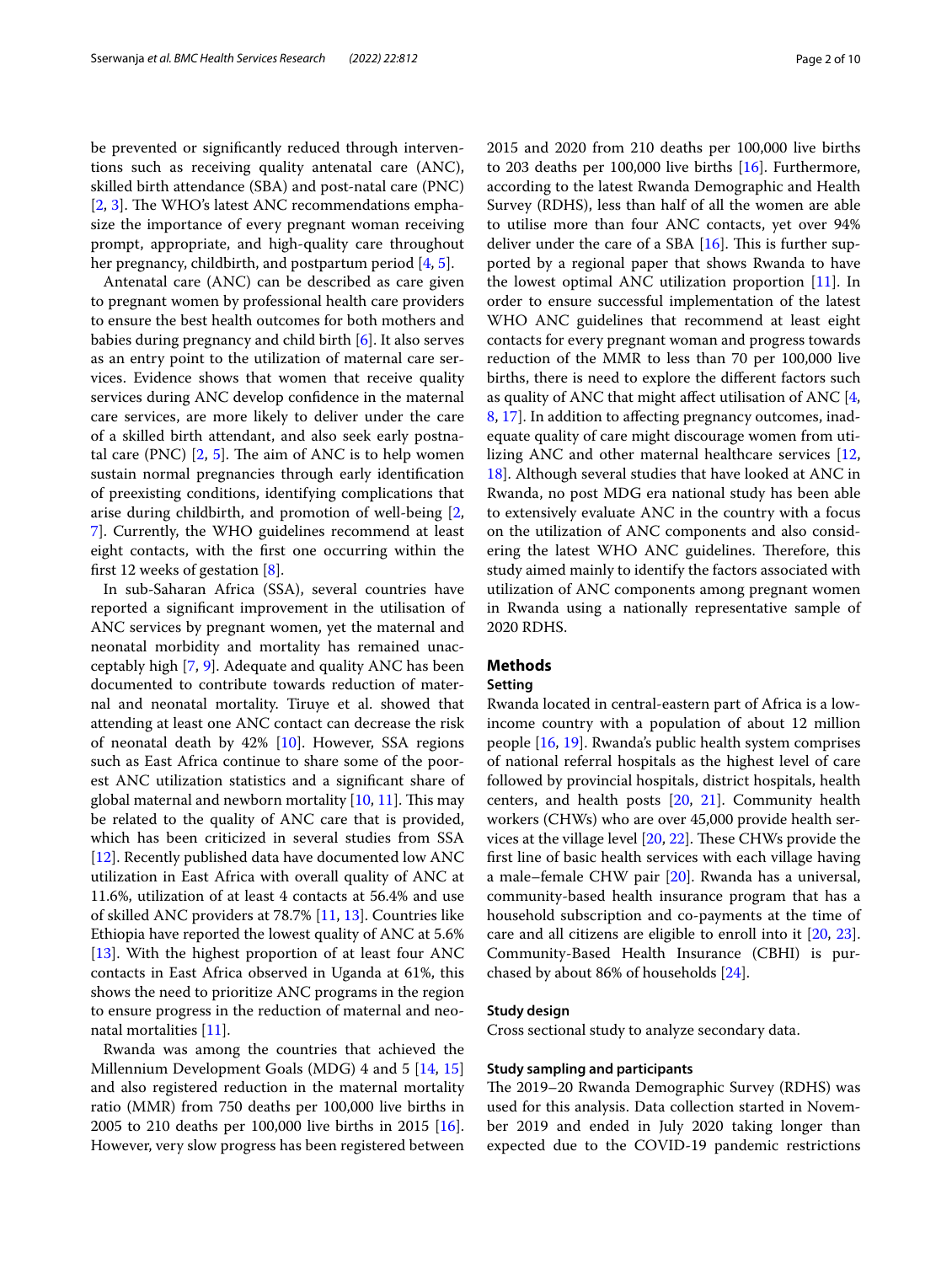[[16\]](#page-8-15). The Rwanda National Ethics Committee (RNEC) and the ICF Institutional Review Board reviewed and approved the survey protocol  $[16]$  $[16]$ . The 2019-20 RDHS employed a two-stage sample design with the frst stage involving sample points (clusters) selection consisting of enumeration areas (EAs) leading to 500 clusters being selected (112 in urban areas and 388 in rural areas) [\[16](#page-8-15)]. The second stage involved systematic sampling of households in all the selected EAs leading to a total of 13,005 households  $[16]$  $[16]$ . The RDHS used five questionnaires that included: the household, the woman's, the man's, the biomarker, and the fieldworker questionnaires. The data used in this analysis were from the household and the woman's questionnaires.

Women aged 15–49 years who were either permanent residents of the selected households or visitors who stayed in the household the night before the survey were eligible to be interviewed. Out of the total 13,005 households that were selected for the survey, 12,951 were occupied and 12,949 were successfully interviewed leading to 100% response rate of 100.0% [\[16\]](#page-8-15). This study included women aged 15–49 years who were in need of ANC having had childbirth within fve years preceding the survey. For those with more than one birth, the latest birth was considered. Among the interviewed households,14,675 women aged 15–49 were eligible to be interviewed and 14,634 women were successfully interviewed leading to a 99.7% response rate  $[16]$  $[16]$ . Out of the 14,634 successfully interviewed women, a weighted sample of 6,302 women had given birth within the last fve years preceding the survey as shown in the supplementary file [1](#page-7-0).

#### **Variables**

#### *Dependent variables*

The primary outcome variable was complete utilization of ANC components available in the RDHS women dataset that included: having blood pressure measurement, urine and blood samples being taken, being given iron tablets/syrups and intestinal parasite drugs and having had at least two tetanus injections [\[25](#page-8-24)–[27\]](#page-8-25). Complete utilization of all the six ANC components was considered a proxy for having received good quality ANC and was coded 1 while inadequate quality was coded zero [[25,](#page-8-24) [28](#page-8-26)].

The secondary outcomes were timing of ANC initiation and frequency of ANC visits. As recommended by the latest WHO guidelines, early ANC initiation was considered as initiation within the frst trimester coded as one and initiation after frst trimester coded as zero [[27\]](#page-8-25). Adequate ANC frequency was considered as 4 and more contacts and coded as one and less than 4 contacts coded as zero [\[2,](#page-8-1) [6\]](#page-8-5). However, sensitivity analysis was done using 8 or more contacts as a measure of adequate ANC frequency recommended by the latest WHO guidelines [\[27](#page-8-25)].

#### *Independent variables*

This study included determinants of ANC initiation timing, frequency and quality based on evidence from available literature and data [[6,](#page-8-5) [16](#page-8-15), [25,](#page-8-24) [28\]](#page-8-26). Twenty explanatory variables were used in this study as shown in Table [1](#page-3-0).

#### **Statistical analysis**

RDHS sample weights were used through the analysis to account for the unequal probability sampling in diferent strata [\[29](#page-9-0)] and to ensure representativeness of the fndings [\[30\]](#page-9-1). In order to account for the multistage sample design inherent in the DHS dataset and to avoid any efect of the study design on the results hence ensuring accurate and reliable results, SPSS version 25.0 statistical software complex samples package was used. The complex samples' package the analysis plan incorporated the sample individual weight, strata for sampling errors/ design, and cluster number used in the RDHS which accounted for the multistage sample design inherent in the RDHS dataset [\[31](#page-9-2)[–33\]](#page-9-3). Furthermore, use of weights enables making statistical inference at the population level while incorporating strata and cluster ensures getting correct standard error. Bivariable logistic regression was done to assess the association of each independent variable with each outcome and crude odds ratio (COR), 95% confdence interval (CI) and *p*-values are presented. Independent variables found signifcant at bivariable level with *p*-values less than 0.25 were added in the multivariable logistic regression model. Adjusted odds ratios (AOR), 95% Confdence Intervals (CI) and *p*-values were calculated with statistical signifcance level set at  $p$ -value < 0.05 [\[34\]](#page-9-4). All variables in the model were assessed for collinearity, which was considered present if the variables had a variance infation factor (VIF) greater than 3. Sensitivity analysis was done with 8 or more ANC contacts as the outcome.

#### **Results**

A total of 6,302 women were included in the analysis (Table [2\)](#page-4-0). Majority of the women resided in rural areas (82.2%), had primary education (64.6%), had no exposure to newspapers (80.5%), no internet access (89.3%), had health insurance (81.1%), were married (80.8%) and were working (75.7%). Out of the 6,302 women, 3,696 (60%, 95% CI: 58.6–61.1) initiated ANC within the frst trimester, 2,975 (47.2%, 95% CI: 46.1–48.6) had 4 or more ANC contacts, 16 (0.3%, 95% CI: 0.1–0.4) had 8 or more ANC contacts and 825 (13.1%, 95% CI: 12.4–14.1) utilized all the ANC components (good quality ANC). Details of the ANC components are shown in Table [3](#page-4-1).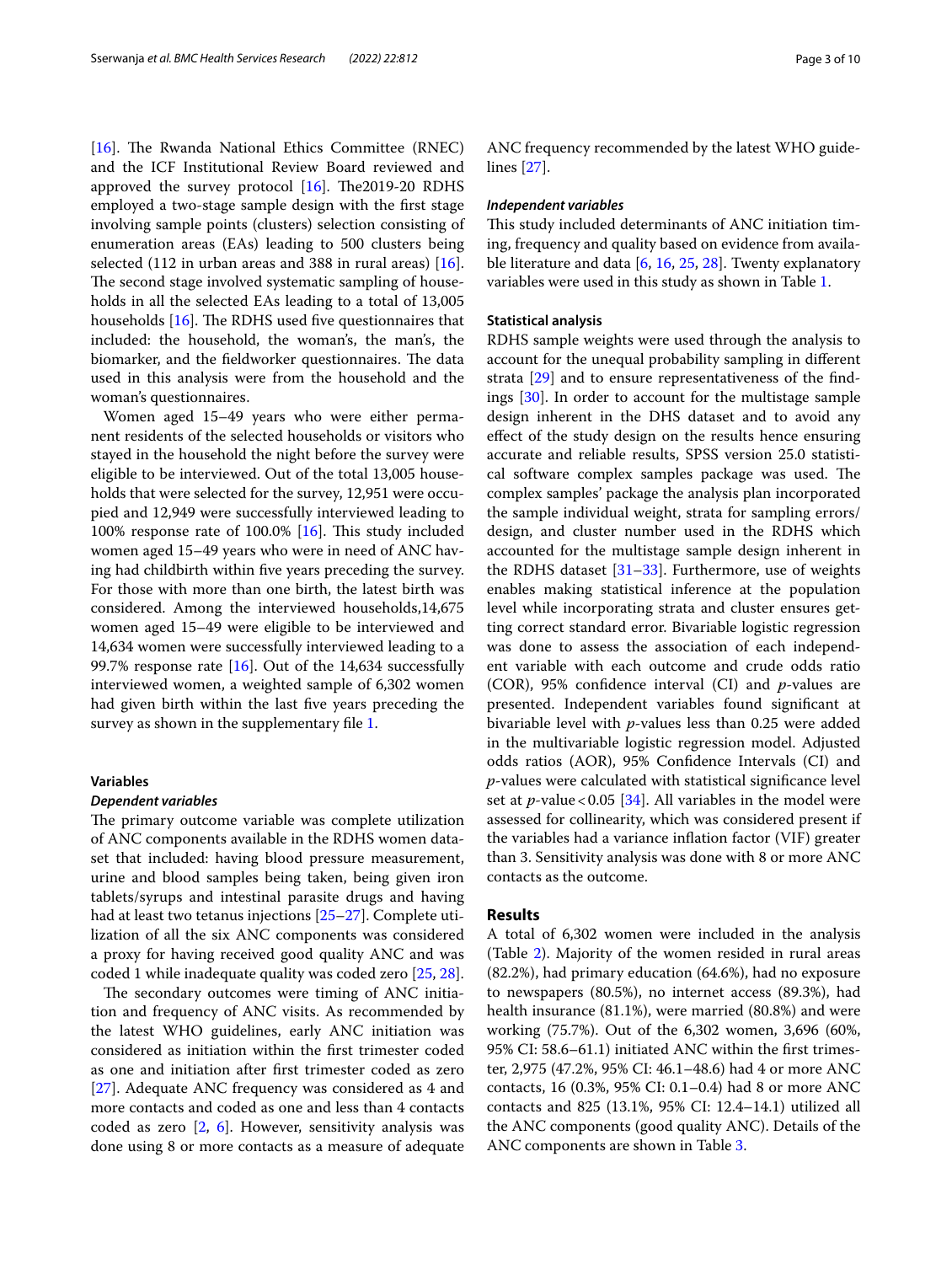#### <span id="page-3-0"></span>**Table 1** Categorization of independent variables

| Variable                                                                  | Categorization                                               | <b>Description</b>                                                                                                                                                                                                                                 |
|---------------------------------------------------------------------------|--------------------------------------------------------------|----------------------------------------------------------------------------------------------------------------------------------------------------------------------------------------------------------------------------------------------------|
| Exposure to newspapers or magazines                                       | Not at all<br>Less than once a week'<br>At least once a week | RDHS had four original categories (not at all,<br>less than once a week, at least once a week and<br>almost every day). However, after data collection,<br>no woman reported almost every day                                                      |
| Exposure to radio                                                         | Not at all<br>Less than once a week'<br>At least once a week | RDHS had four original categories (not at all,<br>less than once a week, at least once a week and<br>almost every day). However, after data collection,<br>no woman reported almost every day                                                      |
| Exposure to television (TV)                                               | Not at all<br>Less than once a week'<br>At least once a week | RDHS had four original categories (not at all,<br>less than once a week, at least once a week and<br>almost every day). However, after data collection,<br>no woman reported almost every day                                                      |
| Access to internet                                                        | Yes and no                                                   |                                                                                                                                                                                                                                                    |
| Age                                                                       | 15 to 19 years, 20 to 34 years, and 35 to 49 years           |                                                                                                                                                                                                                                                    |
| Residence                                                                 | Urban and Rural                                              |                                                                                                                                                                                                                                                    |
| Region                                                                    | North, East, South, West and Kigali                          |                                                                                                                                                                                                                                                    |
| Household size                                                            | Less than 6 and above 6                                      | Based on the dataset average of 5.2                                                                                                                                                                                                                |
| Parity                                                                    | 1, 2-4, 5, and above                                         |                                                                                                                                                                                                                                                    |
| Level of education                                                        | No education, primary, secondary, and tertiary               |                                                                                                                                                                                                                                                    |
| Working status                                                            | Yes and no                                                   |                                                                                                                                                                                                                                                    |
| Wealth index                                                              | Richest, richer, middle, poorer, and poorest<br>quintiles    | The RDHS collected data on household asset<br>ownership and calculated wealth index using<br>Principal Component Analysis [16]                                                                                                                     |
| Having health insurance                                                   | Yes and no                                                   |                                                                                                                                                                                                                                                    |
| Having been visited by a field health worker<br>within the last 12 months | Yes and no                                                   |                                                                                                                                                                                                                                                    |
| Problems seeking permission and distance to<br>health facility            | No big problems and big problems                             | RDHS had three original categories (no problem,<br>no big problem and big problem) however, after<br>data collection, no woman reported no problem                                                                                                 |
| Problems with distance to nearest health facility                         | No big problems and big problems                             | RDHS had three original categories (no problem,<br>no big problem and big problem) however, after<br>data collection, no woman reported no problem                                                                                                 |
| Marital status                                                            | Married and not married                                      | Married included both formal and informal unions                                                                                                                                                                                                   |
| Place of ANC                                                              | Private and public health facilities                         | Private facilities included polyclinics, clinics, and<br>dispensaries while public included referral and<br>district hospitals, health centers, posts, and out-<br>reaches. These were combined due to the limited<br>numbers in each sub-category |
| ANC initiation timing                                                     | Within first trimester and after first trimester             |                                                                                                                                                                                                                                                    |
| ANC frequency                                                             | 4 and above contacts and less than 4 contacts                |                                                                                                                                                                                                                                                    |

#### **Factors associated with utilization of all ANC components**

Exposure to newspapers/magazines at least once a week (aOR 1.48, 95% CI: 1.09–2.02), lower parity (para1: aOR 6.04, 95% CI: 3.82–9.57), having been visited by a feld worker (aOR 1.47, 95% CI: 1.23–1.76) and belonging to smaller households (aOR 1.34, 95% CI: 1.10–1.63) were associated with more odds of utilizing all ANC components. Furthermore, initiating ANC in the frst trimester (aOR 1.45, 95% CI: 1.18–1.79) and having had 4 or more ANC contacts (aOR 1.52, 95% CI: 1.25–1.85) were associated with more odds of utilizing all ANC components. Working women had lower odds of utilizing all ANC components (aOR 0.79, 95% CI: 0.66–0.95) as shown in Table [4.](#page-5-0) Factors associated with secondary outcomes (timing of ANC initiation and ANC frequency) are shown in supplementary fle [2](#page-7-1).

### **Discussion**

In this study, only one in ten women in Rwanda reported to have experienced good quality ANC. Of these, two thirds had initiated ANC within the frst trimester, about half had 4 or more ANC contacts, and less than one percent had 8 or more ANC contacts. Exposure to newspapers/magazines, parity, being visited by a feldworker,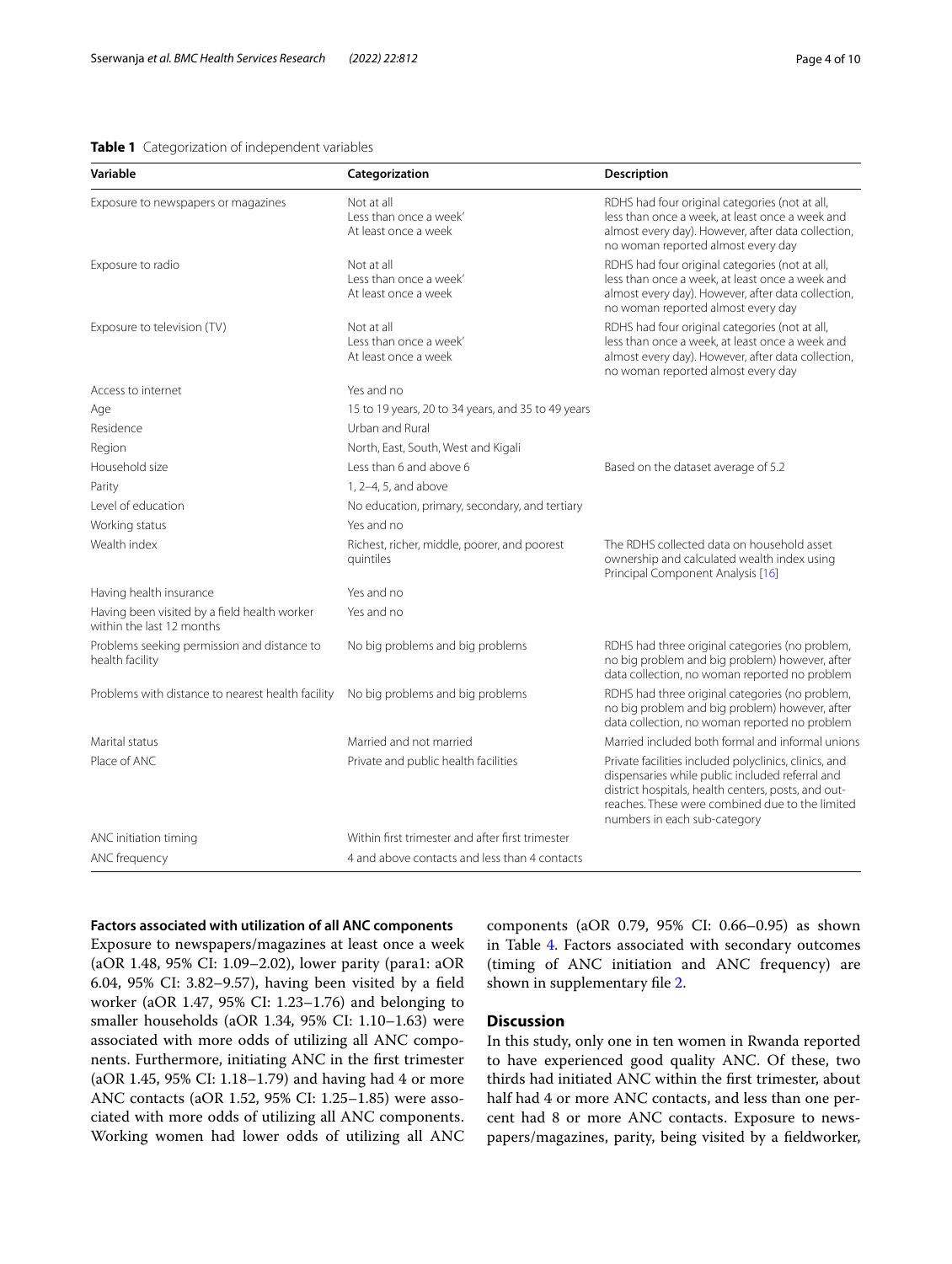<span id="page-4-0"></span>**Table 2** Socio-demographic characteristics of women in Rwanda as per the 2020 RDHS

| <b>Characteristics</b>                 | $N = 6,302$ | $\%$ |
|----------------------------------------|-------------|------|
| Age                                    |             |      |
| 35 to 49                               | 2207        | 35.0 |
| 20 to 34                               | 3970        | 63.0 |
| 15 to 19                               | 125         | 2.0  |
| <b>Education Level</b>                 |             |      |
| No Education                           | 698         | 11.1 |
| Primary Education                      | 4071        | 64.5 |
| Secondary Education                    | 1258        | 20.0 |
| Tertiary                               | 275         | 4.4  |
| Exposure to newspapers/magazines       |             |      |
| No.                                    | 5070        | 80.5 |
| Less than once a week                  | 854         | 13.5 |
| At least once a week                   | 378         | 6.0  |
| <b>Exposure to radio</b>               |             |      |
| N <sub>o</sub>                         | 1448        | 23.0 |
| Less than once a week                  | 1202        | 19.0 |
| At least once a week                   | 3652        | 58.0 |
| <b>Exposure to TV</b>                  |             |      |
| No                                     | 3753        | 59.5 |
| Less than once a week                  | 1518        | 24.1 |
| At least once a week                   | 1031        | 16.4 |
| Internet access                        |             |      |
| No                                     | 5626        | 89.3 |
| Yes                                    | 676         | 10.7 |
| <b>Parity</b>                          |             |      |
| 1                                      | 1587        | 25.2 |
| $2 - 4$                                | 3550        | 56.3 |
| 5 and above                            | 1165        | 18.5 |
| Marital                                |             |      |
| Not married                            | 1208        | 19.2 |
| Married                                | 5094        | 80.8 |
| <b>Has health insurance</b>            |             |      |
| No                                     | 1194        | 18.9 |
| Yes                                    | 5108        | 81.1 |
| Visited by a fieldworker               |             |      |
| No                                     | 3994        | 63.4 |
| Yes                                    | 2307        | 36.6 |
| <b>Working status</b>                  |             |      |
| Not working                            | 1532        | 24.3 |
| Working                                | 4770        | 75.7 |
| <b>Permission to access healthcare</b> |             |      |
| Big problem                            | 222         | 3.5  |
| Not big problem                        | 6080        | 96.5 |
| Distance to health facility            |             |      |
| Big problem                            | 1461        | 23.2 |
| Not big problem                        | 4841        | 76.8 |
| Residence                              |             |      |
| Rural                                  | 5179        | 82.2 |
| Urban                                  | 1123        | 17.8 |

| <b>Characteristics</b> | $N = 6,302$ | $\%$ |  |
|------------------------|-------------|------|--|
| Region                 |             |      |  |
| North                  | 1004        | 15.9 |  |
| East                   | 1702        | 27.0 |  |
| West                   | 1425        | 22.6 |  |
| South                  | 1305        | 20.7 |  |
| Kigali                 | 866         | 13.7 |  |
| <b>Household Size</b>  |             |      |  |
| 6 and above            | 2357        | 37.4 |  |
| Less than 6            | 3945        | 62.6 |  |
| <b>Wealth Index</b>    |             |      |  |
| Poorest                | 1448        | 23.0 |  |
| Poorer                 | 1217        | 19.3 |  |
| Middle                 | 1224        | 19.4 |  |
| Richer                 | 1234        | 19.6 |  |
| Richest                | 1178        | 18.7 |  |

Bold: independent variables included in the study

#### <span id="page-4-1"></span>**Table 3** Antenatal care components

| Service                              | Frequency<br>$N = 6,302$ | $\%$ |
|--------------------------------------|--------------------------|------|
| At least 2 TT injections             | 2117                     | 33.6 |
| Blood pressure measured              | 5506                     | 87.4 |
| Blood sample taken                   | 6160                     | 95.5 |
| Urine sample taken                   | 5208                     | 82.6 |
| Given iron tablets /syrup            | 5081                     | 80.6 |
| Given drugs for intestinal parasites | 2709                     | 43.0 |
| Received all components              | 825                      | 13.1 |

*TT* Tetanus toxoid, Bold: ANC components that were included in the analysis

working status, household size, timing of frst ANC visit, and frequency of ANC visits were associated with utilization of all components of ANC.

Although still very low, at 13.1%, this proportion of women who utilized all ANC components in Rwanda represents a signifcant increase from the 1.9% of the 2015 RDHS [\[12\]](#page-8-11). It is slightly higher than the East African region prevalence of 11% [\[13](#page-8-12)]. In 2019, Benova et al., analyzed DHS data from 10 LMICs's, which showed that Rwanda's current proportion of women receiving all ANC components is higher than Nigeria's (6.7%), close to that of Democratic Republic of Congo (12.6%) and lower than that of Zambia (21.8%) [[12\]](#page-8-11). However, the proportion is similar to that observed in a study based on Cameroon's most recent DHS data (13.5%) [[26\]](#page-8-27). Although components such as having a blood sample taken, blood pressure measured, urine sample taken and receiving iron tablets/syrups were utilized by over 80% of the women (95.5%, 87.4%, 82.6% and 80.6% respectively), having at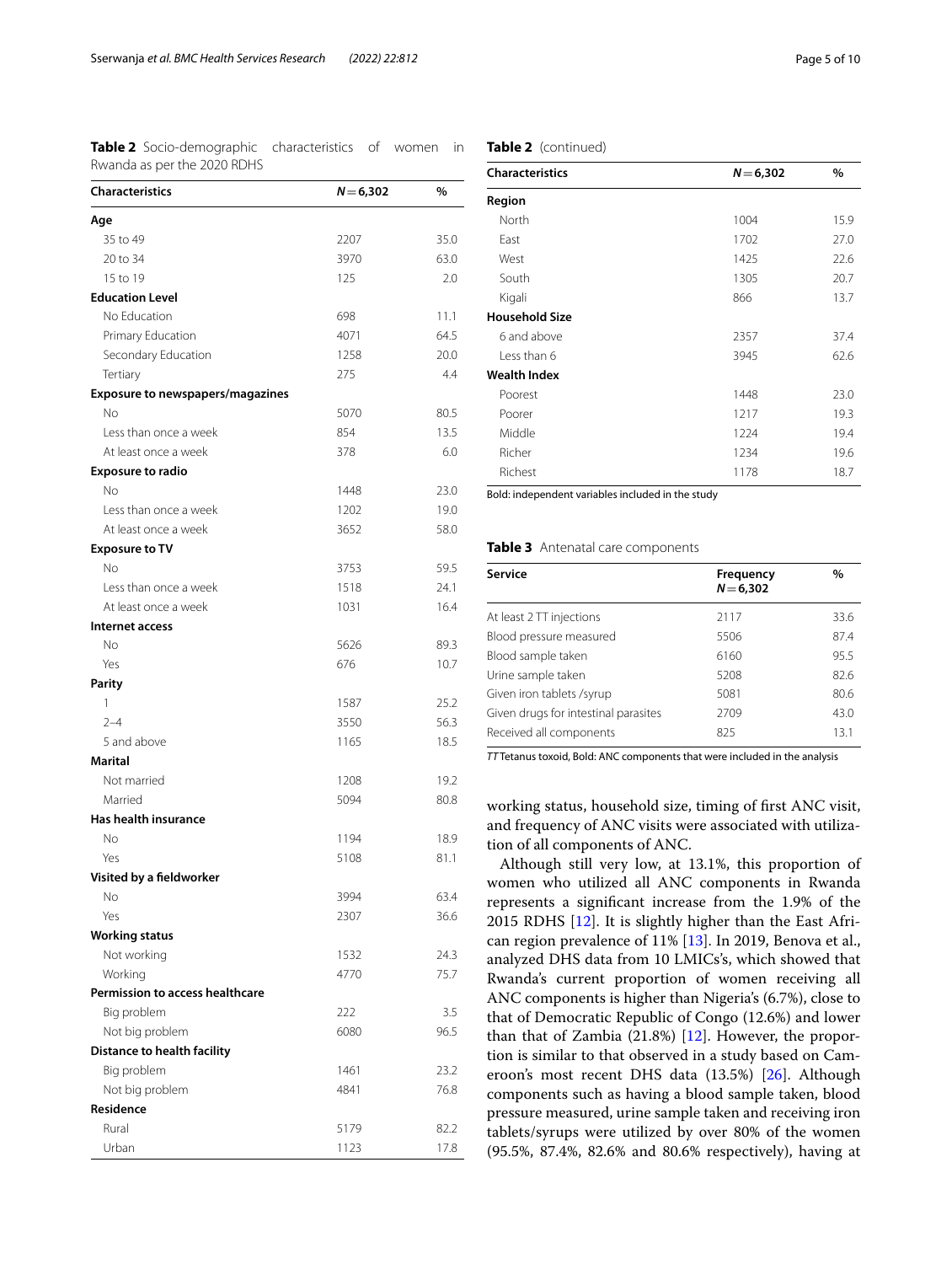<span id="page-5-0"></span>**Table 4** Factors associated with utilization of all ANC components as per RDHS 2019–20

| $\frac{1}{2}$<br>Characteristics        | <b>ANC quality</b><br>Crude odds ratio | P-value | <b>ANC quality</b><br>Adjusted model |
|-----------------------------------------|----------------------------------------|---------|--------------------------------------|
|                                         | cOR (95% CI)                           |         | aOR (95% CI)                         |
| Age                                     |                                        |         |                                      |
| 35 to 49                                | 1                                      |         | 1                                    |
| 20 to 34                                | 2.13 (1.78–2.56)                       | < 0.001 | 1.04 (0.82-1.30)                     |
| 15 to 19                                | 2.54 (1.52–4.26)                       |         | $< 0.001$ 0.80 (0.46-1.40)           |
| <b>Education Level</b>                  |                                        |         |                                      |
| No Education                            | 1                                      |         | 1                                    |
| Primary Education                       | $1.13(0.86 - 1.48)$                    |         | $0.383$ $0.76$ $(0.56-1.02)$         |
| Secondary Educa-                        | 2.01 (1.49–2.70)                       |         | $< 0.001$ 0.90 (0.62-1.28)           |
| tion                                    |                                        |         |                                      |
| Tertiary                                | 1.95 (1.31-2.88)                       |         | $0.001$ $0.93$ $(0.53-1.62)$         |
| <b>Exposure to newspapers/magazines</b> |                                        |         |                                      |
| Νo                                      | 1                                      |         | 1                                    |
| Less than once a<br>week                | 1.40 (1.07–1.82)                       | < 0.001 | $1.13(0.86 - 1.48)$                  |
| At least once a<br>week                 | 1.93 (1.46–2.54)                       |         | $0.014$ 1.48 (1.09-2.02)             |
| <b>Exposure to radio</b>                |                                        |         |                                      |
| No                                      | 1                                      |         | 1                                    |
| Less than once a<br>week                | $1.30(1.01 - 1.67)$                    | 0.047   | $1.18(0.90 - 1.56)$                  |
| At least once a<br>week                 | 1.31 (1.07-1.60)                       |         | $0.009$ $0.97$ $(0.77 - 1.23)$       |
| <b>Exposure to TV</b>                   |                                        |         |                                      |
| No                                      | 1                                      |         | 1                                    |
| Less than once a<br>week                | $1.21(0.99 - 1.47)$                    |         | $0.065$ 1.05 $(0.84 - 1.30)$         |
| At least once a<br>week                 | $1.36(1.10-1.70)$                      |         | $0.007$ 1.35 $(0.99-1.85)$           |
| Internet access                         |                                        |         |                                      |
| Νo                                      | 1                                      |         | 1                                    |
| Yes                                     | 1.52 (1.25–1.86)                       |         | $< 0.001$ 0.80 (0.58-1.11)           |
| Parity                                  |                                        |         |                                      |
| 5 and above                             | 1                                      |         | 1                                    |
| $2 - 4$                                 | 3.53 (2.44–5.12)                       |         | $< 0.001$ 2.65 (1.74–4.02)           |
| Less than 2                             | 8.42 (5.80-12.23)                      |         | $< 0.001$ 6.04 (3.82-9.57)           |
| Marital                                 |                                        |         |                                      |
| Not married                             | 1                                      |         | 1                                    |
| Married                                 | $0.76(0.62 - 0.92)$                    |         | $0.005$ $0.86$ $(0.69-1.06)$         |
| Has health insurance                    |                                        |         |                                      |
| Νo                                      | 1                                      |         | 1                                    |
| Yes                                     | 1.41 (1.14–1.74)                       |         | $0.001$ 1.02 $(0.81 - 1.29)$         |
| Visited by a fieldworker                |                                        |         |                                      |
| Νo                                      | 1                                      |         | 1                                    |
| Yes                                     | 1.49 (1.25–1.78)                       |         | $<0.001$ 1.47 (1.23–1.76)            |
| <b>Working status</b>                   |                                        |         |                                      |
| Not working                             | 1                                      |         | 1                                    |
| Working                                 | 0.70 (0.59–0.83)                       |         | $(0.001$ 0.79 (0.66–0.95)            |
| Permission to access healthcare         |                                        |         |                                      |
| Big problem                             | 1                                      |         |                                      |

#### **Table 4** (continued)

| <b>Characteristics</b>      | <b>ANC quality</b><br>Crude odds ratio<br>cOR (95% CI) | P-value   | <b>ANC quality</b><br><b>Adjusted model</b><br>aOR (95% CI) |
|-----------------------------|--------------------------------------------------------|-----------|-------------------------------------------------------------|
| Not big problem             | $1.23(0.81 - 1.87)$                                    | $0.334 -$ |                                                             |
| Distance to health facility |                                                        |           |                                                             |
| Big problem                 | 1                                                      |           | 1                                                           |
| Not big problem             | $1.37(1.11 - 1.70)$                                    |           | 0.004 1.21 (0.96-1.53)                                      |
| <b>Residence</b>            |                                                        |           |                                                             |
| Rural                       | 1                                                      |           | 1                                                           |
| Urban                       | $1.21(1.01 - 1.45)$                                    |           | $0.039$ 1.10 (0.85-1.41)                                    |
| Region                      |                                                        |           |                                                             |
| North                       | 1                                                      |           | 1                                                           |
| East                        | $0.84(0.61 - 1.17)$                                    |           | $0.300$ $0.83$ $(0.59 - 1.15)$                              |
| West                        | $0.90(0.67 - 1.21)$                                    |           | $0.483$ $0.99$ $(0.73 - 1.34)$                              |
| South                       | $1.19(0.90 - 1.57)$                                    |           | $0.224$ 1.10 (0.83-1.47)                                    |
| Kigali                      | $1.01(0.74 - 1.38)$                                    |           | $0.955$ $0.84$ $(0.59-1.20)$                                |
| <b>Household Size</b>       |                                                        |           |                                                             |
| 6 and above                 | 1                                                      |           | 1                                                           |
| Less than 6                 | $2.12(1.77 - 2.53)$                                    |           | $< 0.001$ 1.34 (1.10-1.63)                                  |
| <b>Wealth Index</b>         |                                                        |           |                                                             |
| Poorest                     | 1                                                      |           | 1                                                           |
| Poorer                      | $1.09(0.85 - 1.40)$                                    |           | $0.519$ 1.07 (0.82-1.41)                                    |
| Middle                      | $0.96(0.73 - 1.25)$                                    |           | $0.738$ $0.99$ $(0.73 - 1.34)$                              |
| Richer                      | $1.41(1.10-1.81)$                                      |           | $0.007$ 1.23 (0.93-1.63)                                    |
| Richest                     | $1.26(0.98 - 1.61)$                                    |           | $0.068$ $0.88$ $(0.59-1.30)$                                |
| <b>ANC timing</b>           |                                                        |           |                                                             |
| After first trimester       | 1                                                      |           | 1                                                           |
| Within first trimester      | 2.09 (1.76-2.48)                                       | < 0.001   | $1.45(1.18 - 1.79)$                                         |
| <b>ANC frequency</b>        |                                                        |           |                                                             |
| Less than 4                 | 1                                                      |           | 1                                                           |
| 4 and above                 | $2.09(1.77 - 2.46)$                                    | < 0.001   | $1.52(1.25 - 1.85)$                                         |
| <b>ANC facility</b>         |                                                        |           |                                                             |
| Private                     | 1                                                      |           | 1                                                           |
| Public                      | 2.28 (1.43-3.62)                                       | 0.001     | 1.65 (0.99-2.75)                                            |

Bold: signifcant at<0.05, adjusted analysis for age, education level, exposure to newspapers, radio and TV, internet access, parity, marital status, health insurance, visited by feld health worker, working status, distance to health facility, residence, region, household size, wealth index, ANC timing, frequency and facility

least two tetanus injections (33.6%) and receiving drugs for intestinal parasites (43%) were highly underutilized. A similar pattern of low tetanus toxoid vaccine among pregnant women has been registered in the East African region  $(50.4%)$  [[35](#page-9-5)] and in The Gambia  $(34.8%)$  [[36\]](#page-9-6). More efforts such as awareness and sensitization to women and increasing availability of immunization logistics and human resources are needed to ensure increased uptake.

Women visited by a feldworker, were more likely to receive adequate ANC services compared to their counterparts that were not visited. Rwanda has a strong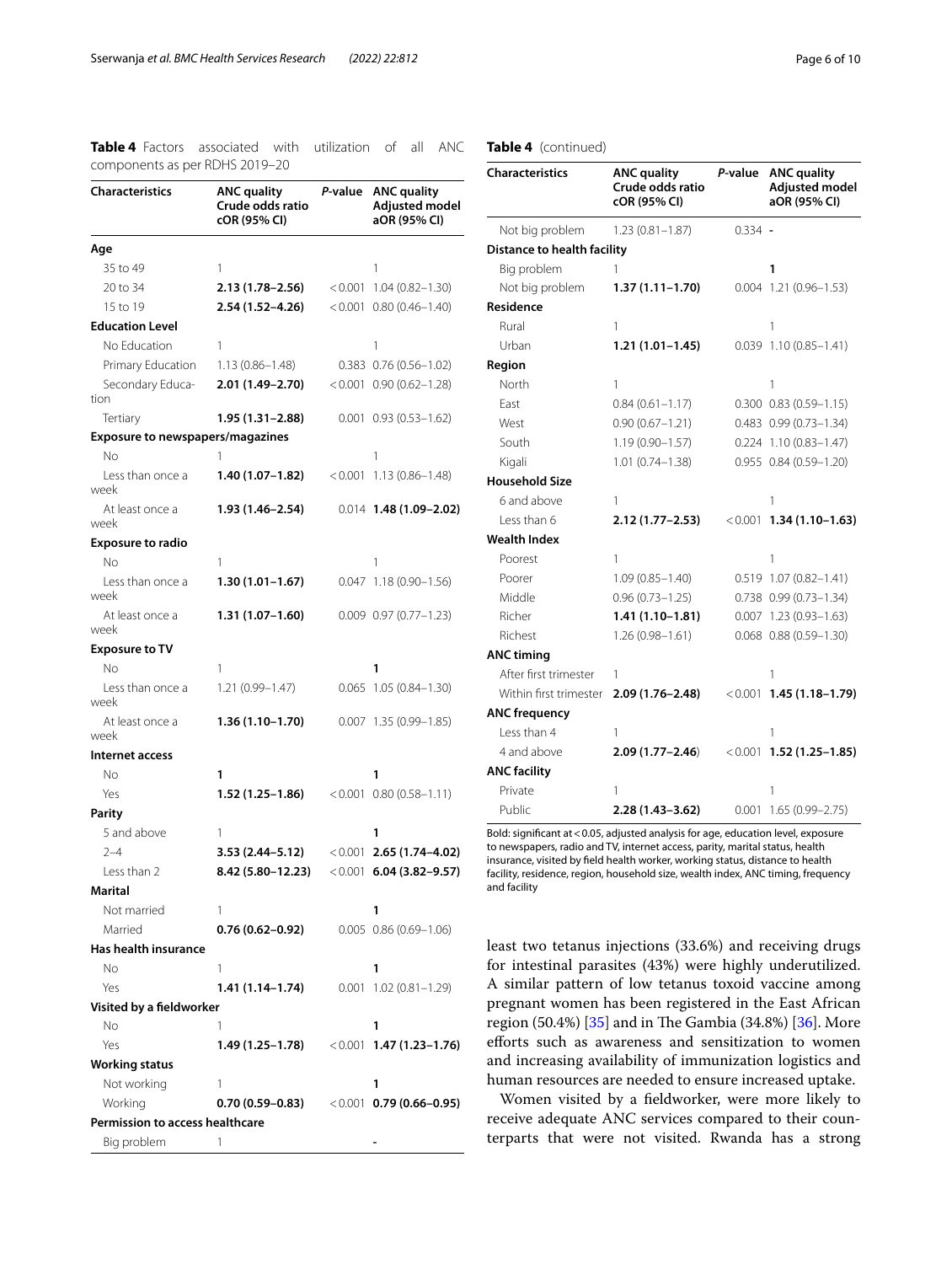community health based programme as the lowest unit of its national health system [\[24\]](#page-8-23). Maternal health community health workers (CHWs) provide the frst point of contact health services for most women seeking care [[37\]](#page-9-7). Through a male–female CHW pair, women are able to receive the frst line maternal and newborn health services within their own communities  $[20]$ . These CHWs ensure easier and equitable access to maternal care especially in hard-to-reach areas where health facilities are located far from the beneficiaries [\[37\]](#page-9-7). Interaction with feld health workers has been documented to be associated with better maternal healthcare utilisation [[37,](#page-9-7) [38](#page-9-8)]. This may be possible due to the counselling and information on key themes including the use of antenatal services, linkages to other reproductive health services, behavior change and delivery in health facilities [\[39](#page-9-9), [40](#page-9-10)]. Furthermore, maternal health CHWs promote timely maternal health care seeking, document and follow up ANC appointments, promote male involvement in maternal health utilization and provide timely maternal health reports to their respective health centres with vital statistics such as number of pregnant women they have in their village, their ANC appointments and due dates [[37,](#page-9-7) [41](#page-9-11)].

In this study, initiating ANC in the frst trimester and attending ANC four or more times was associated with higher odds of receiving all components of ANC during pregnancy. Relatedly, women who made less than four ANC visits had lower odds of reporting quality ANC compared to those that had four or more visits. This is consistent with evidence from previous studies [[42](#page-9-12)[–44](#page-9-13)]. Initiating ANC in the frst trimester accords opportunities to get timely ANC counselling and more time to have several ANC contacts in the subsequent months hence increasing the odds of receiving all the necessary components of ANC care [[5,](#page-8-4) [42](#page-9-12), [44\]](#page-9-13). Women who obtain 4 or more ANC visits have more contact with healthcare providers which renders them more likely to receive extensive health education and the best possible care [[45](#page-9-14), [46](#page-9-15)]. Invariably, 4 or more ANC attendance is an indication of a woman's consciousness and commitment to her wellbeing in pregnancy [\[6,](#page-8-5) [26\]](#page-8-27). Additionally, frequent contact between the skilled provider and the pregnant woman helps in the development of good rapport between the two, enhances women's familiarity with the health system, builds trust and confdence in the services received [[47](#page-9-16)]. All these motivate women to freely share information with the ANC providers thereby facilitating the process of receiving more ANC components or reporting positively  $[2, 47, 48]$  $[2, 47, 48]$  $[2, 47, 48]$  $[2, 47, 48]$  $[2, 47, 48]$  $[2, 47, 48]$  $[2, 47, 48]$ . This demonstrates that Rwanda maternal health stakeholders need to prioritize explorative research to understand barriers of utilizing the recommended ANC contacts. These findings can help inform policy to ensure efective implementation of the latest WHO ANC model which recommends at least eight contacts for every pregnancy, in order to increase the odds of utilizing ANC components [\[42](#page-9-12)].

In this study, utilization of all ANC components reduced markedly with increasing parity. The odds of receiving all ANC components were six times higher among women who had at least one child, and reduced by half to three times higher among those with two to four children, compared to those with fve or more children. This finding is not surprising because it has been reported consistently by studies in Ethiopia [[45,](#page-9-14) [49](#page-9-18)], Haiti [[50\]](#page-9-19), Nigeria [[51\]](#page-9-20), and in an analysis of combined DHS data of six East African countries  $[13]$ . This could be due to the fact that women with multiple parities have a lower desire to continue attending all the recommended ANC visits. Largely because of the erroneous belief that they might no longer be in need of those services as they already have experience with pregnancy and childbirth  $[45, 49]$  $[45, 49]$  $[45, 49]$ . Therefore, they are less anxious and perceive their risk to be very low [[13\]](#page-8-12). It could also possibly be because high parity pregnancies are more likely to be unintended, which has been linked to the later timing and lower amount of antenatal visits and hence reduced likelihood of receiving complete ANC components [\[52](#page-9-21)]. The increased odds of receiving all ANC components associated with low parity could also partly be linked to the observed association between women belonging to smaller households and good quality ANC. Women who belonged to smaller households had higher odds of receiving all ANC components compared to those from larger households a fnding that has been shown in other studies  $[7, 53]$  $[7, 53]$  $[7, 53]$ . This might be partly attributed to availability of more resources and time because of less house chores in the smaller households [[7,](#page-8-6) [52](#page-9-21)]. Having time enables women to initiate ANC early and have frequent subsequent ANC contacts hence leading to increased likelihood of receiving all the needed ANC contacts.

Working women had lower odds of receiving all ANC components. This is contrary to the evidence that women who work have higher prospects of efective maternal healthcare utilisation because they are likely to have a wider social network and receive information from other women they meet at the work place  $[6, 54, 55]$  $[6, 54, 55]$  $[6, 54, 55]$  $[6, 54, 55]$  $[6, 54, 55]$  $[6, 54, 55]$ . This may present an opportunity for them to learn about quality ANC and its importance and hence demand for it during ANC visits, unlike those who do not work. Similar to our fndings, working women have been shown to have lower odds of utilizing quality ANC and other maternal health services [[39,](#page-9-9) [56\]](#page-9-25). A possible explanation for this fnding of a negative association could be related to the fact that working women do not have time to attend ANC care because of unfavorable work-related schedules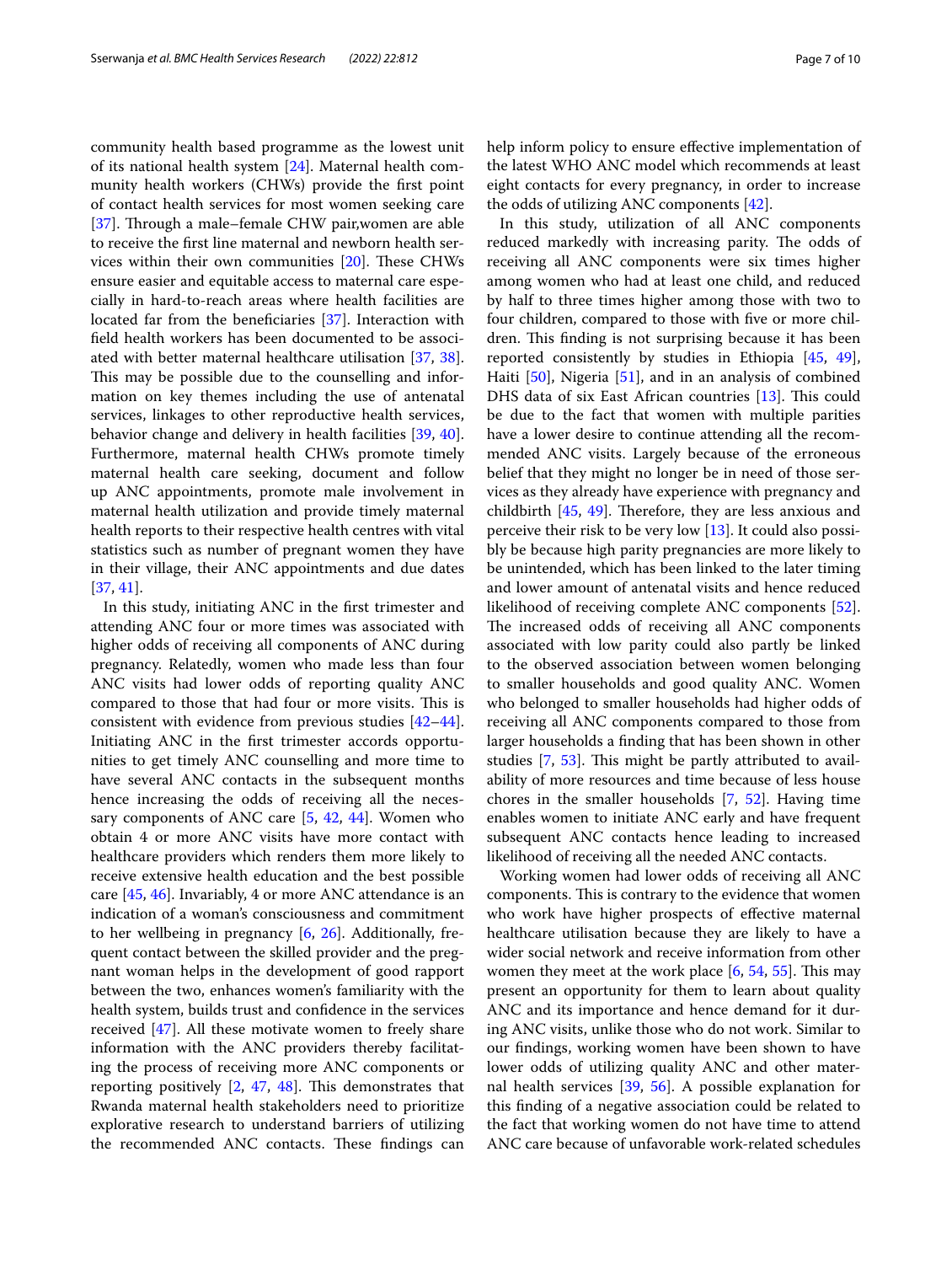and pressures such as limited or no leave days, and long working hours [[39](#page-9-9), [56](#page-9-25), [57](#page-9-26)]. Subsequently, such barriers hinder their ability to initiate ANC on time and adhere to the recommended schedule of at least eight ANC contacts.

Exposure to newspapers/magazines was associated with higher odds of receiving all ANC components. Previous studies have showed a positive association between exposure to mass media and maternal health utilisation including ANC [\[58](#page-9-27)[–61\]](#page-9-28). Exposure to mass media leads to positive health seeking behavioral changes through sharing information about the benefts of timely and frequent ANC contacts [\[3](#page-8-2), [58](#page-9-27)]. Through mass media, women are also able to get information on availability of services and the working hours of these health facilities [[39,](#page-9-9) [58](#page-9-27), [62](#page-9-29)]. Furthermore, women that have access to newspapers are usually literate with better education, which allows them to engage in heath literacy related discussions with others. These discussions have the potential to challenge unfavorable stereotypes that may afect health seeking behaviors [[5](#page-8-4), [63,](#page-9-30) [64](#page-9-31)].

#### **Study strength and limitations**

The study used a nationally representative dataset, making our fndings generalizable to all women in Rwanda. In addition to considering the latest WHO ANC guidelines such as utilization of eight or more ANC contacts, the study used the most recent national data set with a large sample hence results are timely for policy makers to assess progress towards the global and national targets and implementation of the WHO ANC guidelines. However, the cross-sectional design doesn't allow the establishment of causal relationships, but rather only associations. The use of self-reported answers without means of verifcation risked possibility of giving less accurate data. However, to mitigate this, data about the most recent birth was considered.

There was also a lack of data on other key determinants of adequate ANC such as male involvement and support, knowledge of ANC, the perceived quality/satisfaction of received care all of which could afect the uptake of ANC services and some health facility and health system determinants such as availability of medical supplies, waiting time etc. Lastly, the survey only included women with live births leaving out those with poor pregnancy outcomes such as still births.

Explorative qualitative research could be helpful in getting a deeper understanding why working women, those in Kigali and those belonging to larger households have lower odds of utilizing all ANC components. To enable comprehensive analysis of ANC and other maternal services in relation to the latest WHO guidelines, we recommend DHS to add more variables as per WHO guidelines

recommendations such as use of ultrasound scan and specifying the timing and number of the ANC contacts in the diferent trimesters instead of just providing data on the timing of the frst ANC contact. Furthermore, we recommend DHS to consider adding data on crucial factors such as male involvement and support, knowledge of ANC, the perceived quality/satisfaction of received care and some health facility and health system determinants such as availability of medical supplies, waiting time etc. or primary research that can incorporate the above factors.

#### **Conclusion**

In Rwanda, the proportion of women who utilize all ANC components has improved since the last DHS, but it is still very low. Among the ANC components, TT injection uptake is at 33.6% which is the lowest hence more eforts such as awareness and sensitization to women, more research to explore factors associated with this low utilization and increasing availability of immunization logistics and human resources are needed to ensure increased uptake. Ministry of Health programs need to capitalize on existing positive interventions to further increase their coverage such as supporting women to subscribe to health insurance schemes and strengthening the community health programme to enable more feld health workers providing counseling and providing care. High parous, unmarried, poor, Kigali resident women from larger households should be targeted for these programmes and policies aimed at increasing utilisation of ANC.

#### **Abbreviations**

EA: Enumeration area; AOR: Adjusted Odds Ratio; CI: Confdence Interval; COR: Crude Odds Ratio; DHS: Demographic Health Survey; RDHS: Rwanda Demographic Health Survey; OR: Odds Ratio; SD: Standard Deviation; WHO: World Health Organization; ANC: Antenatal care; PNC: Postnatal care; SBA: Skilled Birth Attendance; SPSS: Statistical Package for Social Science.

#### **Supplementary Information**

The online version contains supplementary material available at [https://doi.](https://doi.org/10.1186/s12913-022-08169-x) [org/10.1186/s12913-022-08169-x.](https://doi.org/10.1186/s12913-022-08169-x)

<span id="page-7-1"></span><span id="page-7-0"></span>**Additional fle 1: Figure 1.** Flow chat of sampling process.

**Additional fle 2.** Factors associated with ANC initiation timing and frequency as per RDHS 2019-20.

#### **Acknowledgements**

We thank the DHS program for making the data available for this study.

#### **Authors' contributions**

QS conceived the idea, drafted the manuscript, performed analysis, interpreted the results and drafted the subsequent versions of the manuscript. LN, GG, JNW and MWM drafted the manuscript, interpreted the results and drafted the subsequent versions of the manuscript. All authors read and approved the fnal manuscript.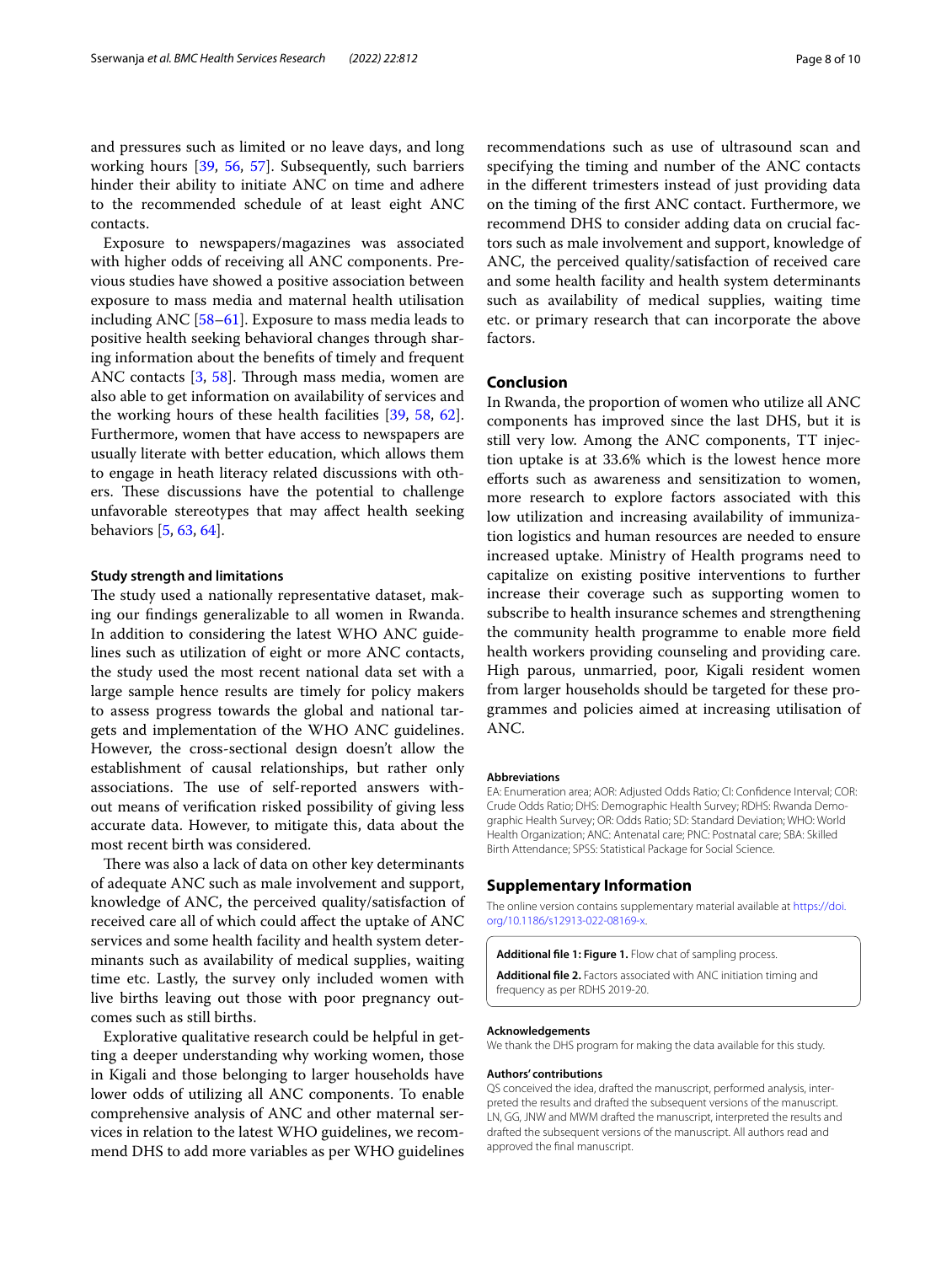#### **Funding**

No funding was obtained for this study.

#### **Availability of data and materials**

The data set used is openly available upon permission from MEASURE DHS website (URL: <https://www.dhsprogram.com/data/available-datasets.cfm>).

#### **Declarations**

#### **Ethics approval and consent to participate**

The 2019–2020 RDHS ensured that all methods were carried out in accordance with national and international relevant guidelines and regulations. *"The protocol was reviewed and approved by the Rwanda National Ethics Committee (RNEC) and the ICF Institutional Review Board"*[[16\]](#page-8-15)*.* Furthermore, during data collection, local authorities' permission and informed consent was obtained from all subjects and/or their legal guardian(s). Ethical approval ID was not provided in the RDHS survey report. Authors received written permission from DHS to access this dataset.

#### **Consent for publication**

Not applicable.

#### **Competing interests**

All authors declare that they have no competing interests.

#### **Author details**

<sup>1</sup> Programmes Department, GOAL, Arkaweet Block 65 House No. 227, Khartoum, Sudan. <sup>2</sup> School of Nursing and Midwifery, Aga Khan University, Kampala, Uganda. <sup>3</sup> Key Laboratory of Environmental Medicine Engineering, School of Public Health, Southeast University, Nanjing 210009, Jiangsu Province, China. 4 Department of Obstetrics and Gynaecology, Busitema University/ Mbale Regional Referral and Teaching Hospital, Mbale, Uganda.

# Received: 1 April 2022 Accepted: 6 June 2022<br>Published online: 22 June 2022

#### **References**

- <span id="page-8-0"></span>1. World Health Organization (WHO). Marternal mortality. 2019. [\(https://](https://www.who.int/news-room/fact-sheets/detail/maternal-mortality) [www.who.int/news-room/fact-sheets/detail/maternal-mortality\)](https://www.who.int/news-room/fact-sheets/detail/maternal-mortality).
- <span id="page-8-1"></span>2. Sserwanja Q, Mukunya D, Nabachenje P, Kemigisa A, Kiondo P, Wandabwa JN, Musaba MW. Continuum of care for maternal health in Uganda: A national cross-sectional study. PLoS ONE. 2022;17(2):e0264190.
- <span id="page-8-2"></span>3. Sserwanja Q, Mufumba I, Kamara K, Musaba MW. Rural–urban correlates of skilled birth attendance utilisation in Sierra Leone: evidence from the 2019 Sierra Leone Demographic Health Survey. BMJ Open. 2022;12(3): e056825.
- <span id="page-8-3"></span>4. World Health Organization. WHO Recommendation on Antenatal Care for Positive Pregnancy Experience. Geneva: WHO; 2016.
- <span id="page-8-4"></span>5. Sserwanja Q, Musaba MW, Mutisya LM, Olal E, Mukunya D. Continuum of maternity care in Zambia: a national representative survey. BMC Pregnancy Childbirth. 2021;21(1):604.
- <span id="page-8-5"></span>6. Sserwanja Q, Nabbuye R, Kawuki J. Dimensions of women empowerment on access to antenatal care in Uganda: a further analysis of the Uganda demographic health survey. Int J Health Plann Mgmt. 2016;2022:1–18. [https://doi.org/10.1002/hpm.3439.](https://doi.org/10.1002/hpm.3439)
- <span id="page-8-6"></span>Okedo-Alex IN, Akamike IC, Ezeanosike OB, Uneke CJ. Determinants of antenatal care utilisation in sub-Saharan Africa: a systematic review. BMJ Open. 2019;9(10): e031890.
- <span id="page-8-7"></span>8. Tunçalp Ö, Pena-Rosas JP, Lawrie T, Bucagu M, Oladapo OT, Portela A, Metin Gülmezoglu A. WHO recommendations on antenatal care for a positive pregnancy experience-going beyond survival. BJOG. 2017;124(6):860–2.
- <span id="page-8-8"></span>9. Musarandega R, Nyakura M, Machekano R, Pattinson R, Munjanja SP. Causes of maternal mortality in Sub-Saharan Africa: a systematic review of studies published from 2015 to 2020. J Glob Health. 2021;11:04048–04048.
- <span id="page-8-9"></span>10. Tiruye G, Shiferaw K, Shunu A, Sintayeu Y, Seid AM. Antenatal care predicts neonatal mortality in Eastern Africa: a systematic review and meta-analysis of observational studies. J Neonatol. 2022;36(1):42–54.
- <span id="page-8-10"></span>11. Raru TB, Ayana GM, Zakaria HF, Merga BT. Association of higher educational attainment on antenatal care utilization among pregnant women in east africa using Demographic and Health Surveys (DHS) from 2010 to 2018: a multilevel analysis. Int J Women's Health. 2022;14:67–77.
- <span id="page-8-11"></span>12. Benova L, Tunçalp Ö, Moran AC, Campbell OMR. Not just a number: examining coverage and content of antenatal care in low-income and middle-income countries. BMJ Glob Health. 2018;3(2): e000779.
- <span id="page-8-12"></span>13. Raru TB, Mamo Ayana G, Bahiru N, Deressa A, Alemu A, Birhanu A, Yuya M, Taye Merga B, Negash B, Letta S. Quality of antenatal care and associated factors among pregnant women in East Africa using Demographic and Health Surveys: A multilevel analysis. Womens Health. 2022;18:17455065221076732.
- <span id="page-8-13"></span>14. Magge H, Chilengi R, Jackson EF, Wagenaar BH, Kante AM, Hingora A, Mboya D, Exavery A, Tani K, Manzi F, et al. Tackling the hard problems: implementation experience and lessons learned in newborn health from the African Health Initiative. BMC Health Serv Res. 2017;17(3):829.
- <span id="page-8-14"></span>15. Magge H, Nahimana E, Mugunga JC, Nkikabahizi F, Tadiri E, Sayinzoga F, Manzi A, Nyishime M, Biziyaremye F, Iyer H, et al. The all babies count initiative: impact of a health system improvement approach on neonatal care and outcomes in Rwanda. Global Health: Science and Practice. 2020;8(3):000.
- <span id="page-8-15"></span>16. National Institute of Statistics of Rwanda - NISR, Ministry of Health - MOH, ICF. Rwanda demographic and health survey 2019–20. Kigali, Rwanda and Rockville: NISR/MOH/ICF; 2021.
- <span id="page-8-16"></span>17. de Masi S, Bucagu M, Tunçalp Ö, Peña-Rosas JP, Lawrie T, Oladapo OT, Gülmezoglu M. Integrated person-centered health care for all women during pregnancy: implementing world health organization recommendations on antenatal care for a positive pregnancy experience. Glob Health Sci Pract. 2017;5(2):197–201.
- <span id="page-8-17"></span>18. Peet ED, Okeke EN. Utilization and quality: How the quality of care infuences demand for obstetric care in Nigeria. PLoS ONE. 2019;14(2):e0211500.
- <span id="page-8-18"></span>19. Hategeka C, Arsenault C, Kruk ME. Temporal trends in coverage, quality and equity of maternal and child health services in Rwanda, 2000–2015. BMJ Glob Health. 2020;5(11): e002768.
- <span id="page-8-19"></span>20. Sayinzoga F, Lundeen T, Gakwerere M, Manzi E, Nsaba YDU, Umuziga MP, Kalisa IR, Musange SF, Walker D. Use of a facilitated group process to design and implement a group antenatal and postnatal care program in Rwanda. J Midwifery Womens Health. 2018;63(5):593–601.
- <span id="page-8-20"></span>21. National Institute of Statistics of Rwanda, Finance Mo, Economic Planning/Rwanda, Ministry of Health/Rwanda, ICF International. Rwanda Demographic and Health Survey 2014–15. Kigali: National Institute of Statistics of Rwanda, Ministry of Finance and Economic Planning/Rwanda, Ministry of Health/Rwanda, and ICF International; 2016.
- <span id="page-8-21"></span>22. Republic of Rwanda Ministry of Health. Health Sector Policy. Republic of Rwanda Ministry of Health: Kigali. 2015. [http://www.moh.gov.rw/flea](http://www.moh.gov.rw/fileadmin/templates/policies/Health_Sector_Policy___19th_January_2015.pdf) [dmin/templates/policies/Health\\_Sector\\_Policy\\_\\_\\_19th\\_January\\_2015.](http://www.moh.gov.rw/fileadmin/templates/policies/Health_Sector_Policy___19th_January_2015.pdf) [pdf.](http://www.moh.gov.rw/fileadmin/templates/policies/Health_Sector_Policy___19th_January_2015.pdf) Accessed 31 Dec 2021.
- <span id="page-8-22"></span>23. Lu C, Chin B, Lewandowski JL, Basinga P, Hirschhorn LR, Hill K, Murray M, Binagwaho A. Towards universal health coverage: an evaluation of Rwanda Mutuelles in its frst eight years. PLoS ONE. 2012;7(6):e39282–e39282.
- <span id="page-8-23"></span>24. Schurer JM, Fowler K, Raferty E, Masimbi O, Muhire J, Rozanski O, Amuguni HJ. Equity for health delivery: opportunity costs and benefts among Community Health Workers in Rwanda. PLoS ONE. 2020;15(9): e0236255.
- <span id="page-8-24"></span>25. Joshi C, Torvaldsen S, Hodgson R, Hayen A. Factors associated with the use and quality of antenatal care in Nepal: a population-based study using the demographic and health survey data. BMC Pregnancy Childbirth. 2014;14(1):94.
- <span id="page-8-27"></span>26. Ameyaw EK, Dickson KS, Adde KS, Ezezika O. Do women empowerment indicators predict receipt of quality antenatal care in Cameroon? Evidence from a nationwide survey. BMC Womens Health. 2021;21(1):343.
- <span id="page-8-25"></span>27. World Health Organization (WHO). WHO Recommendations on Antenatal Care for a Positive Pregnancy Experience Summary. Geneva: WHO; 2018. Licence: CC BY-NC-SA 3.0 IGO.
- <span id="page-8-26"></span>28. Blackstone SR. Evaluating antenatal care in Liberia: evidence from the demographic and health survey. Women Health. 2019;59(10):1141–54.